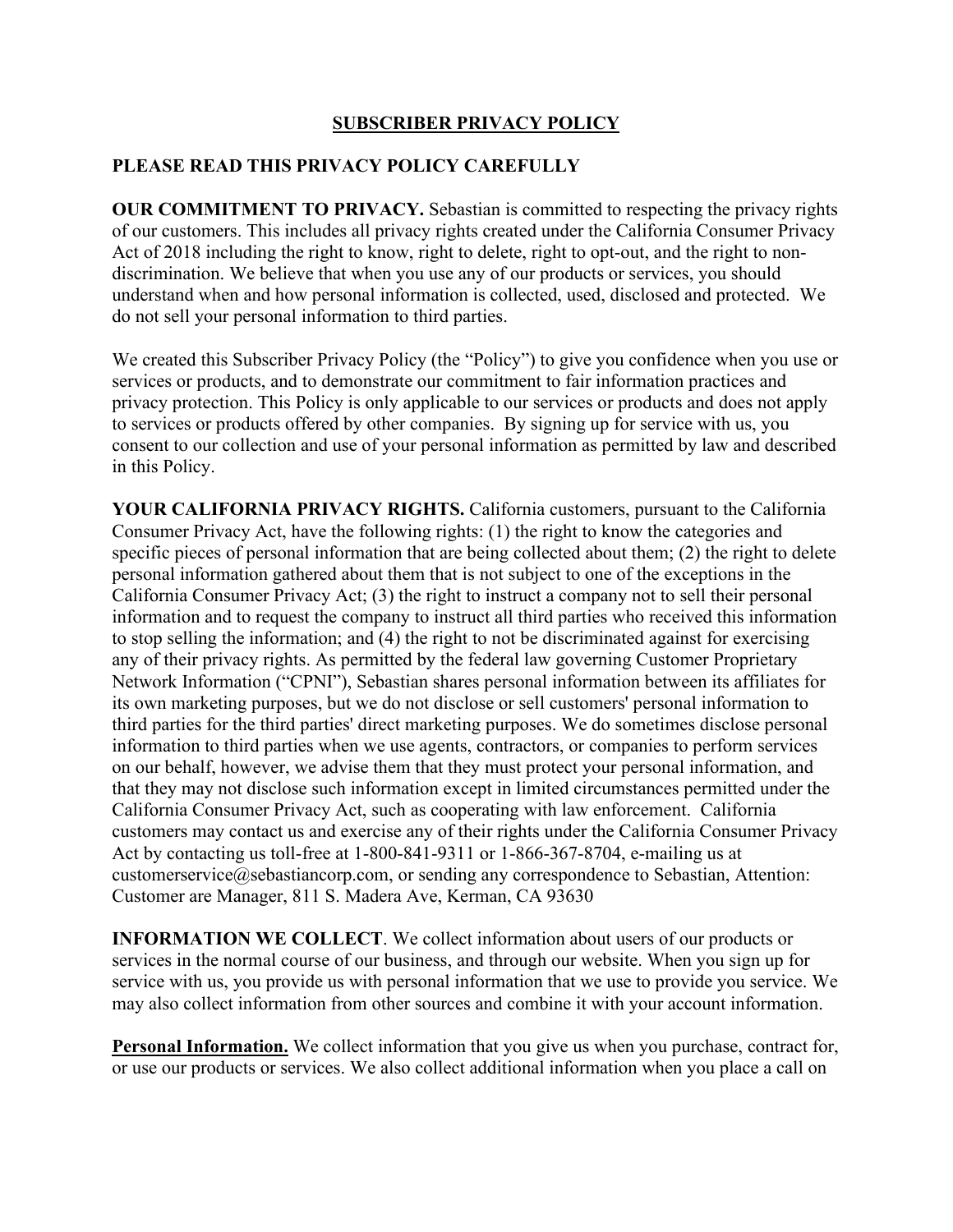your phone. This information is used for billing purposes so you can be appropriately charged (and, in some cases, to investigate fraudulent uses). For example, we may collect:

- Name
- Address
- E-mail address, content of e-mail messages, and responses
- Credit card number
- Social Security number
- Employer information
- Date of birth
- Driver's license number
- Telephone numbers
- Log information necessary for email server management
- Log information necessary for Domain Name System server management
- Log information of authentication attempts and connected session information necessary for network and account security
- Log information necessary for web server management
- IP information necessary for network management
- Device information necessary for configuration and management of customer equipment
- Other personal information (e.g., answers to security questions) necessary for network and account security

**Website Information.** Our web servers automatically receive certain types of information when you use our websites, for example, your domain name and IP address(es), date and time of visits, the type of browser you use, the website from which your visit originated, page visits, time spent on web pages, and other similar website "traffic data." No personal information about you is revealed in this process. We do not set any personally identifiable information in cookies. We only use cookies to collect website usage information so that we can determine how to improve our websites, complete transactions you request, and track your selections in order to make appropriate recommendations about our products and services. You can generally choose whether to accept cookies by changing the settings on your website browser. However, if you choose to disable this function, your experience at our websites may be diminished and some features may not work as they were intended.

**Information from Other Sources.** We may obtain information about you from outside sources and add it or combine it with your account information. For example, we may receive credit information when you decide to subscribe to one of our services. We may also use marketing information from third parties to help us better serve you or inform you about other products or services. We sometimes receive updated delivery and address information from our shippers or similar sources. We also receive information from agents from whom you purchase our products and services. We do not sell any of this information to other companies; we use it for our own business and marketing purposes.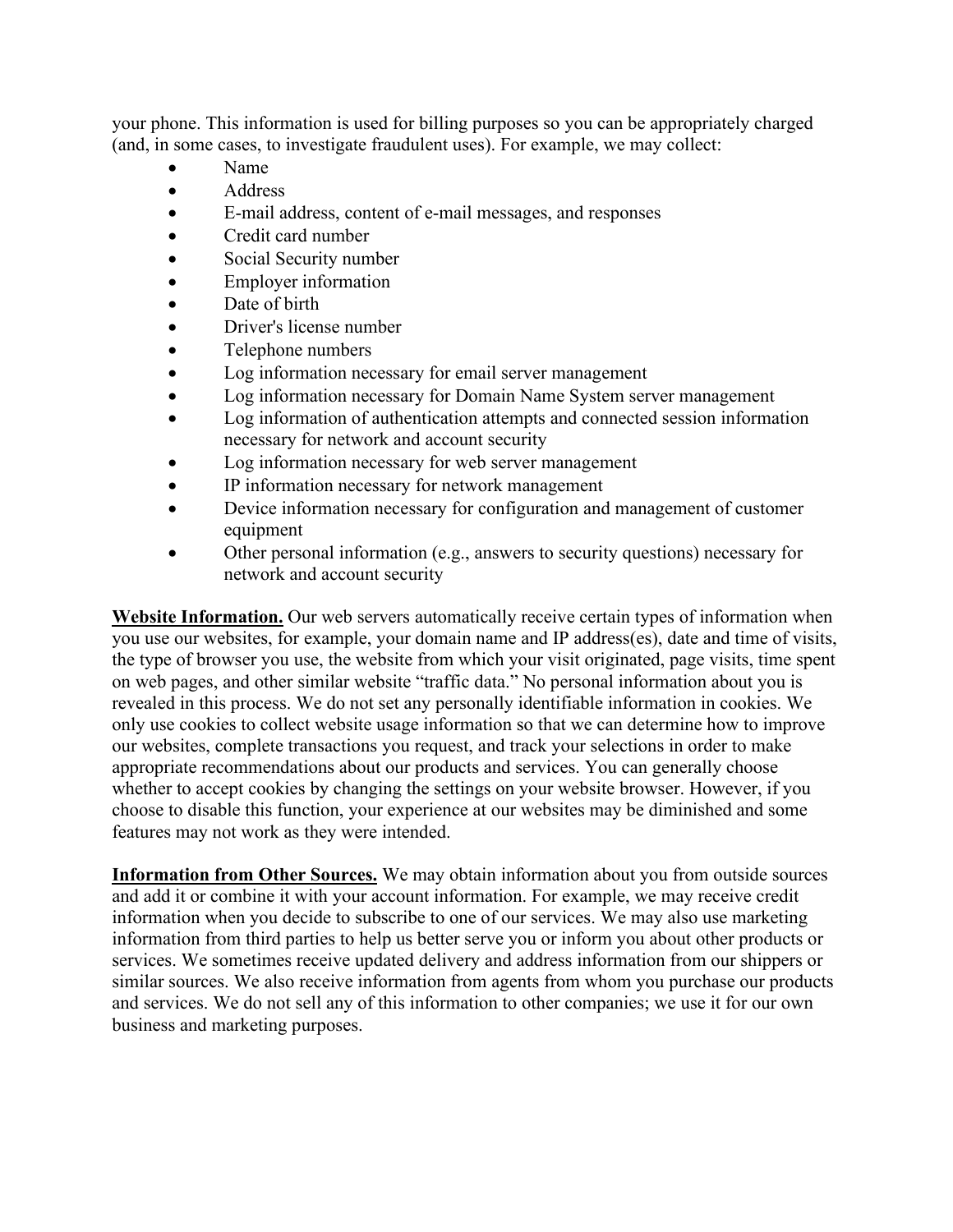**USE AND SHARING OF PERSONAL AND AGGREGATE INFORMATION.** We use your personal and website use information in order to provide optimal customer service, engage in our business activities, and inform you about other products or services.

**Use of Personal Information.** We do not sell your personal information to third parties. We may use your personal information to verify your identity, check your qualifications for services, or to follow up with transactions initiated on the Site. We may also use your contact information to send you additional information about our company. If, at any time, you do not wish to receive these communications, please let us know by calling us toll-free at 1-800-841-9311 or 1-866- 367-8704, e-mailing us at customerservice@sebastiancorp.com or sending any correspondence to Sebastian, Attention: Customer Care Manager, 811 S. Madera Ave, Kerman, CA 93630. When we use other agents, contractors, or companies to perform services on our behalf, we advise them that they are to protect your confidential information, and not disclose such information except in limited circumstances permitted under the California Consumer Protect Act such as cooperating with law enforcement.

**Use of Website Information.** We use aggregate information to analyze our Site traffic, but we do not examine this information for individually identifying information. We may use anonymous IP addresses to help diagnose problems with our server, administer our site, or display website content according to your preferences.

**Use of Information in Business Transfers.** Information about our users, including personal information, may be disclosed as part of any merger, acquisition, sale of company assets, or transition of service to another provider, as well as in the unlikely event of an insolvency, bankruptcy, or receivership in which personal information would be transferred as one of the business assets of the company.

**Use of Information to Protect Sebastian and Others.** We will disclose personal information only if required to do so by law or in good-faith belief that we need to do so to: (1) conform or adhere to legal requirements; (2) comply with civil, criminal, or regulatory investigations; (3) protect and defend our rights or our property, or the users of the Site; (4) act in case of emergency to protect the safety of the public or users of the Site; and (5) provide information to consumer reporting agencies.

**CUSTOMER PROPRIETARY NETWORK INFORMATION (CPNI).** Under federal law, you have the right and we have the duty to ensure the confidentiality of information about your telephone usage, the types of services purchased, who you call, telephone usage, bill summary, and current charges. This information is sometimes referred to as "Customer Proprietary Network Information," or "CPNI." We do not disclose this information with outside affiliates other than our authorized agents. Before we share your CPNI information with any person or entity other than our authorized agents, we will first notify you of your rights under the law, describe how we intend to use the CPNI and give you the option to opt-out of such information usage.

**CHILDREN'S ONLINE PRIVACY PROTECTION ACT.** We understand and are committed to respecting the sensitive nature of children's privacy online. We recognize that many parents